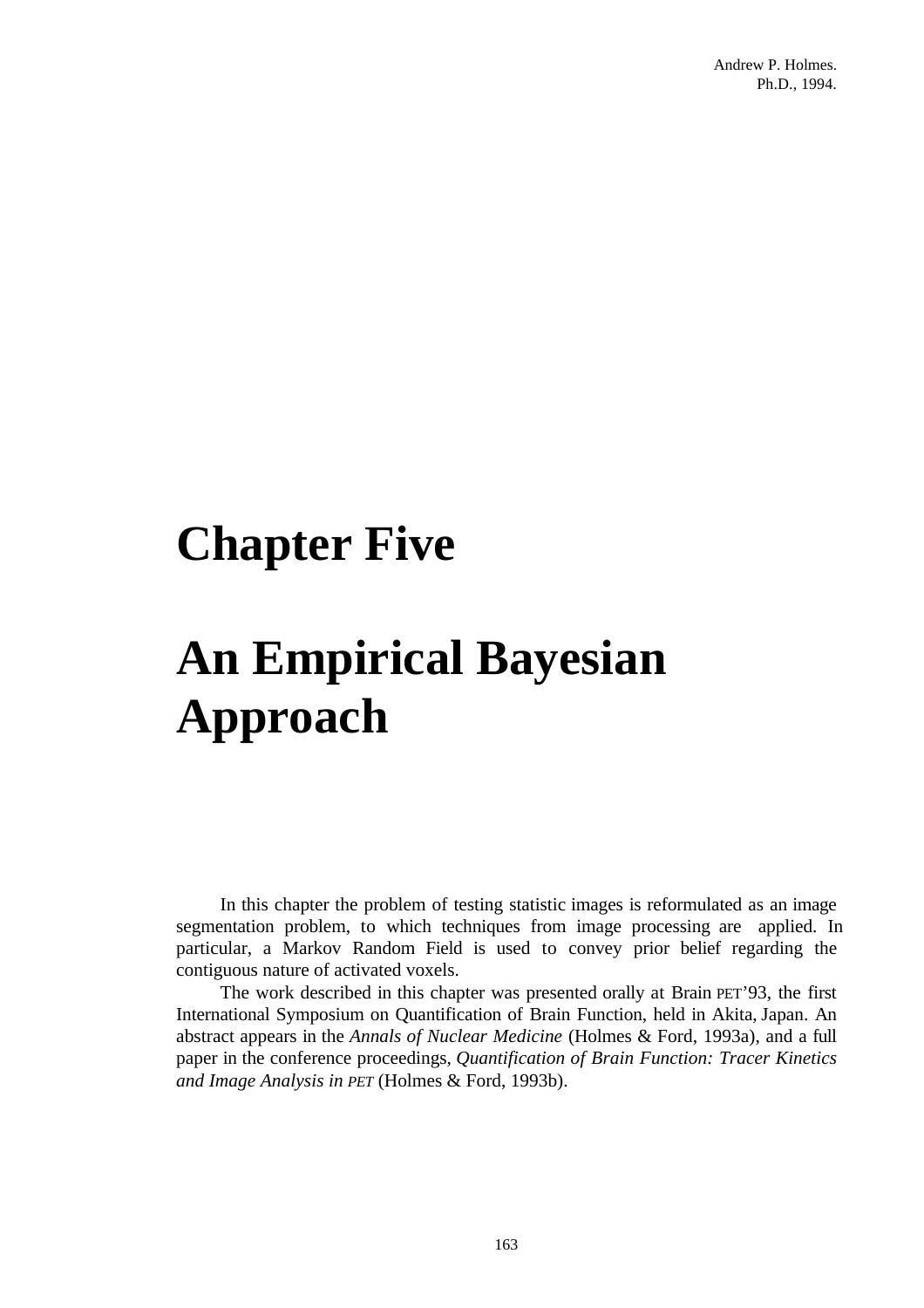## **5.1. Introduction and Motivation**

In a functional mapping experiment, we may have substantial prior belief or information regarding the shape and loci of the activated area. The simplest prior belief is that activated voxels will form contiguous regions. Single threshold approaches to testing statistic images from functional mapping experiments voxel-by-voxel do not make use of this prior belief. Rather, they rely on the smoothness of the statistic image to ensure that the set of voxels declared as "activated" form a few regions of contiguous voxels. As we have seen, statistic images frequently exhibit a high degree of noise, especially for statistics formed with variance estimates of few degrees of freedom. This can lead to isolated voxels being declared as "activated", contrary to our prior beliefs.

To counter this, it is common to smooth statistic images, so called secondary smoothing. As discussed in §3.3.6.6., this increases the signal to noise ratio for signals greater in extent than the filter kernel, at the expense of resolution, and is not always desirable. If prior belief about the contiguous nature of activated regions can be built into a test, then such secondary smoothing may not be necessary. In effect, the prior would act as an "intelligent" smoothing.

#### *Markov random fields*

In the image processing literature, Markov Random Fields (MRFs) have been used successfully to express prior beliefs about the spatial coherence of images in problems of reconstruction, restoration, and segmentation, the latter being the problem of labelling pixels with one of a finite set of labels. Green (1990) successfully utilises a MRF to express such prior belief when reconstructing Single Photon Emission Computed Tomography images. Geman and Geman (1984) consider the task of restoring a discrete grey level image corrupted by the addition of Gaussian white noise, as a segmentation problem, using a discrete MRF to model prior belief about the local structure of the labelling of pixels by their true grey level.

We shall consider the testing scenario as a segmentation problem, where each voxel is to be labelled as "activated" or not, according to the evidence against the null hypothesis.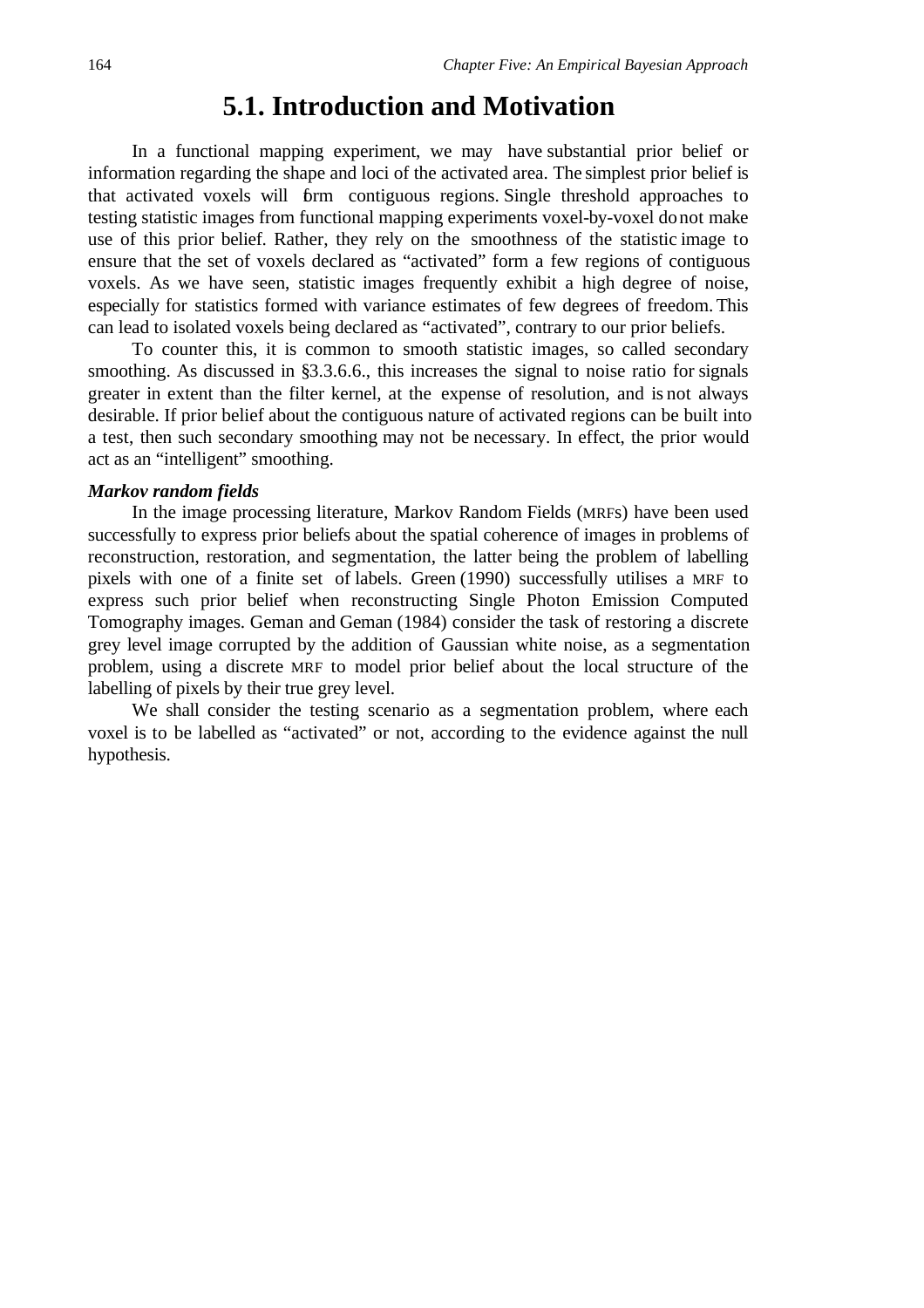## **5.2. MRFs and Gibbs Distributions**

We begin by briefly reviewing the necessary theory of Markov random fields. For further details, see one of the many papers reviewing random field models for image analysis. A general summary, richly decorated with examples and algorithms, and with extensive references, is that recently published by Dubes & Jain (1989). This also appears in *Advances in Applied Statistics*, a supplement to the *Journal of Applied Statistics*, which is devoted to statistics and images (Dubes & Jain, 1993).

## **5.2.1. Markov Random Fields**

Consider a partition of a two-dimensional image space,  $\Xi \subset \mathbb{R}^2$ , into *K* square pixels  ${V_k}_{k=1}^K$ . To avoid the complication of edges, we shall take the image space  $\Xi$  to be the surface of a torus, as was considered for the Two-Stage simulation study described in §4.2.1. Let  $W = \{k\}_{k=1}^K$  be a set of indices for the pixels. As usual, a pixel will be referred to by its index.

## *Neighbours*

The first order *neighbours* of a pixel are those pixels it shares a side with, whose centres are at most 1 pixel unit away (Euclidean distance). The second order neighbours of a pixel are those that touch it, either at a side or just a corner. The second order neighbours have centres at most  $\sqrt{2}$  pixel units away (fig.70).



First and second order neighbours in a two-dimensional image space, partitioned into square pixels.

For each pixel  $k \in W$ , define the *neighbourhood*  $\eta_k$ , to be the neighbouring pixels. The set  $\eta_w = {\eta_k : k \in W}$  is then the *neighbourhood system*.

## *Definition*

Consider a random field defined on the lattice of pixel centres, with value at pixel *k* denoted by  $X_k$ . Let *X* be the vector of pixel values,  $X = (X_1, \ldots, X_K)$ . The random field *X* is a *Markov Random Field* with respect to a neighbourhood system  $\eta_w$ , if and only if;

a)  $Pr(X_k = x_k | X_i = x_i, i \in W \setminus \{k\}) = Pr(X_k = x_k | X_i = x_i, i \in \eta_k)$ 

b) Pr( $X = x$ ) > 0 for all possible configurations  $x = (x_1, \ldots, x_K)$ 

Here  $\setminus$  denotes set exclusion, so A $\setminus$ B is the set of elements in A but not B.

Condition (a) is known as the Markov property. This states that the probability of *X* having a certain value at a particular pixel, given the values of *X* elsewhere, is dependent only on the values of  $X$  in the neighbourhood of that pixel. The positivity condition (b), states that all combinations of pixel values are possible. If in addition, the probability of the field taking any value at a pixel, given the values at the neighbouring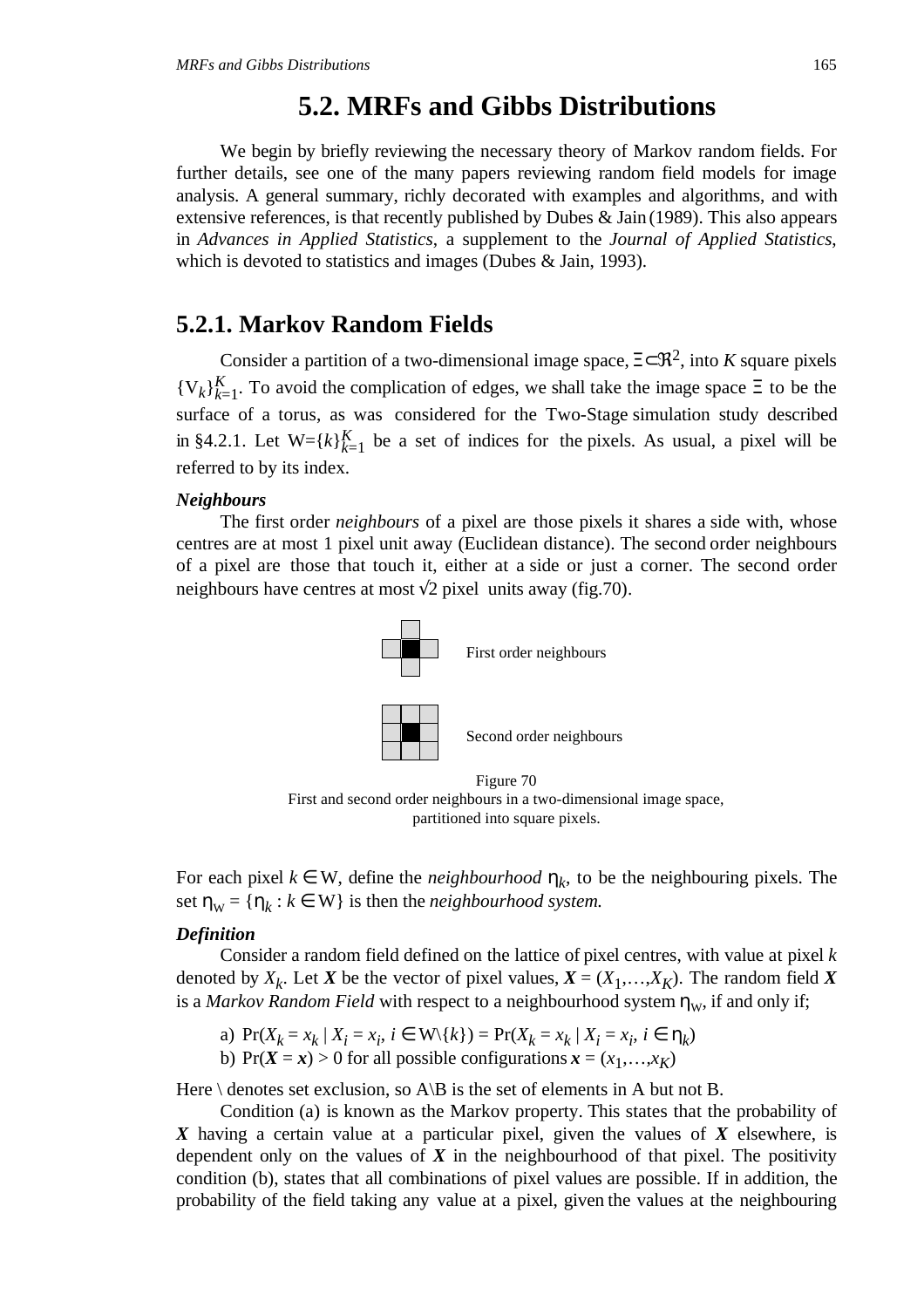pixels, is independent of the particular pixel under consideration (condition (c)), then the MRF is *homogeneous*.

c) 
$$
\Pr(X_k = x_k | X_i = x_i, i \in \eta_k) = \Pr(X_{k+j} = x_k | X_{i+j} = x_i, i \in \eta_k)
$$

$$
\forall k \in W \& k + i \in W \& \forall x_k
$$

Early work with MRFs was hampered because it was not known how to evaluate the joint probability distribution  $Pr(X = x)$ , or even how to define the local conditional probabilities such that the joint probability distribution was valid. These problems were solved by the Hammersley-Clifford theorem, which identified MRFs with Gibbs random fields.

## **5.2.2. Gibbs Random Fields**

Gibbs Random Fields (GRFs) originated in statistical physics, where it was desired to deduce the large scale properties of a lattice system from local models. Ising (1952) pioneered the approach for modelling the behaviour of ferromagnetic material by considering only the interaction of the "spins" of neighbouring atoms. Two neighbouring atoms of opposite spin were considered to have a positive *potential*. The state of the lattice was characterised by its *energy*, computed as the sum of the *potentials*. Configurations of low energy are therefore more stable than those of high energy.

The terminology of statistical physics is widely used in this branch of statistical image analysis, and the concepts are somewhat easier to understand if the application to ferromagnetic materials is kept in mind.

## *Cliques*

A *clique* under a neighbourhood system is any set of pixels, all possible pairs of which are neighbours. For the second order neighbourhood system the cliques are all groupings of pixels with shapes as given in fig.71. For a first order neighbourhood system, only shapes 1,2 & 3 apply. Let  $C(\eta_w)$  be set of the cliques of W under neighbourhood system  $\eta_w$ .



#### Figure 71

Clique types for first and second order neighbourhood systems of two-dimensional fields. Types 1–3 constitute the clique types for a first order neighbourhood system, types 1–10 the types for a second order system. Type 1 cliques are known as *singleton* cliques, types 2–5 as *pair* cliques.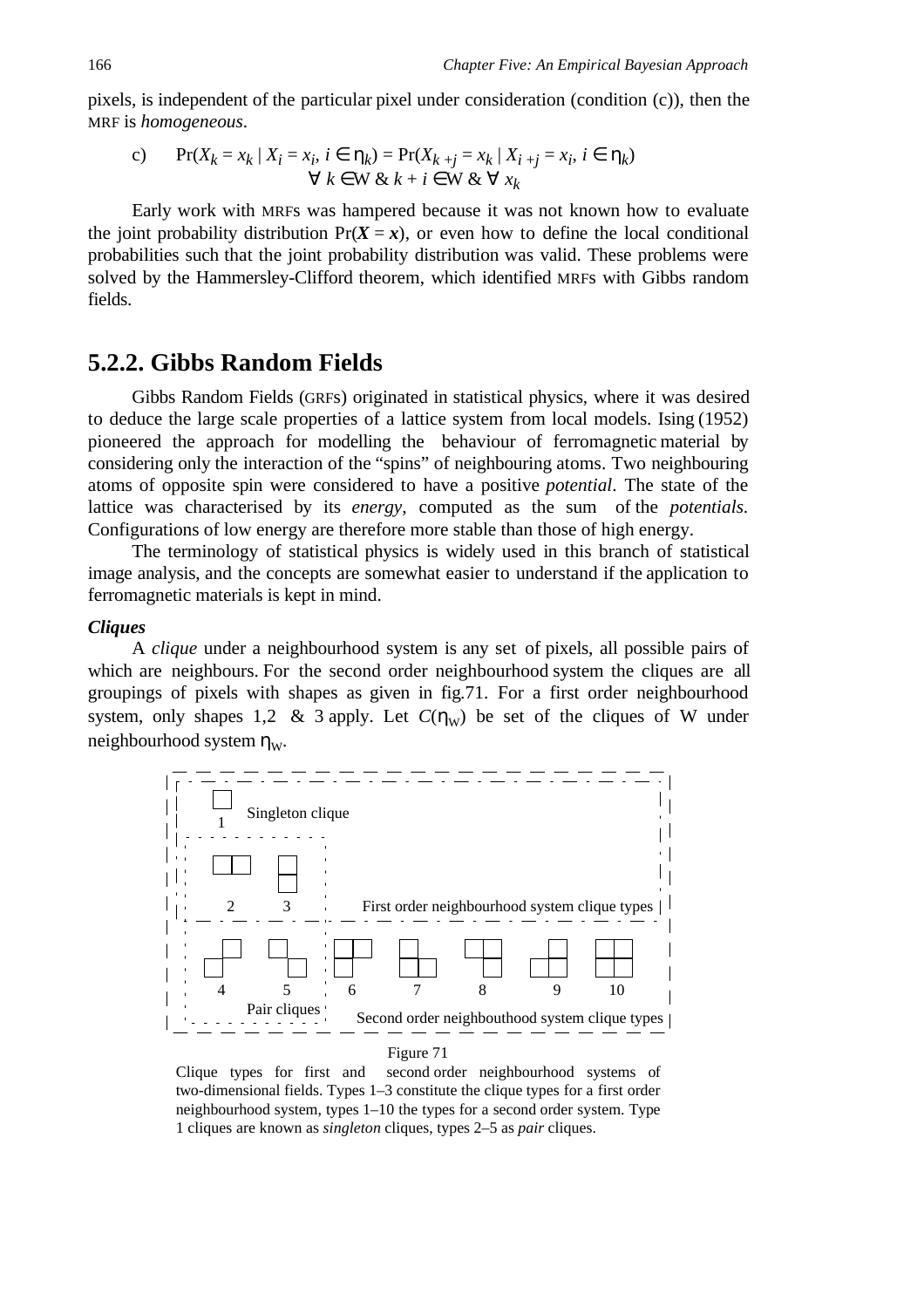#### *Gibbs Random Fields*

A random field *X* is a Gibbs random field if and only if the probability (density) function has the following form:

$$
\Pr(X = x) = \frac{e^{-U(x)}}{Z}
$$

Here,  $U(x)$  is called the *energy function*. The higher the energy of the configuration, the lower the probability. The denominator, Z, is the *partition function*, a normalising constant obtained by summing the numerator over all possible configurations *x*. The partition function is usually not computable. For example, a small field of  $K = 64 \times 64$ pixels, each of which can take only two values, has  $2^{4096}$  possible configurations!

We can specify the energy function in terms of *potentials* for the individual cliques of a neighbourhood system. For clique  $c \in C(\eta_I)$  let  $V_c(\mathbf{x})$  be its potential, a function of the values of the pixels in the clique. Then, define the energy function as follows:

$$
U(x) = \sum_{c \in C(\eta_W)} V_c(x)
$$

The Hammersley-Clifford theorem states that a random field *X* is a MRF with respect to the neighbourhood system  $\eta_w$ , if and only if *X* is a Gibbs distribution, with potentials defined on the cliques of that neighbourhood system. (See Besag (1974) for a proof.) Thus, it is usual to define a MRF through its representation as a GRF, by specifying clique potentials.

#### *Discrete M colour GRF*

Consider henceforth the discrete random field  $X$ , where each pixel can take values in  $\{0,1,\ldots,M-1\}$ , corresponding to M "colours".

A simple scheme for constructing a GRF is described by Derin and Elliott (1987). They assign a potential  $V_c(x) = -\zeta_t$  to cliques of type *t* when all the pixels in the clique have the same value, and  $\mathcal{L}_t$  if any of the pixels are different ( $\zeta_t \ge 0$ ). Configurations containing cliques of clique type *t* with differing pixel values have higher energy and hence lower probability.

For the second order neighbourhood clique types (fig.71), *X* is defined as a GRF by taking the clique potential functions  $\zeta_t$ , as zero for the singleton cliques ( $\zeta_0 = 0$ ),  $\beta$  for the pair cliques where a side is shared ( $\zeta_t = \beta$  for  $t = 2,3$ ),  $\beta/\sqrt{2}$  for the pair cliques where only a corner is shared ( $\zeta_t = \frac{\beta}{\sqrt{2}}$  for  $t = 4.5$ ), and zero for the other cliques. The single parameter β specifies the dependency between a pixel and its neighbours, and characterises the strength of the field.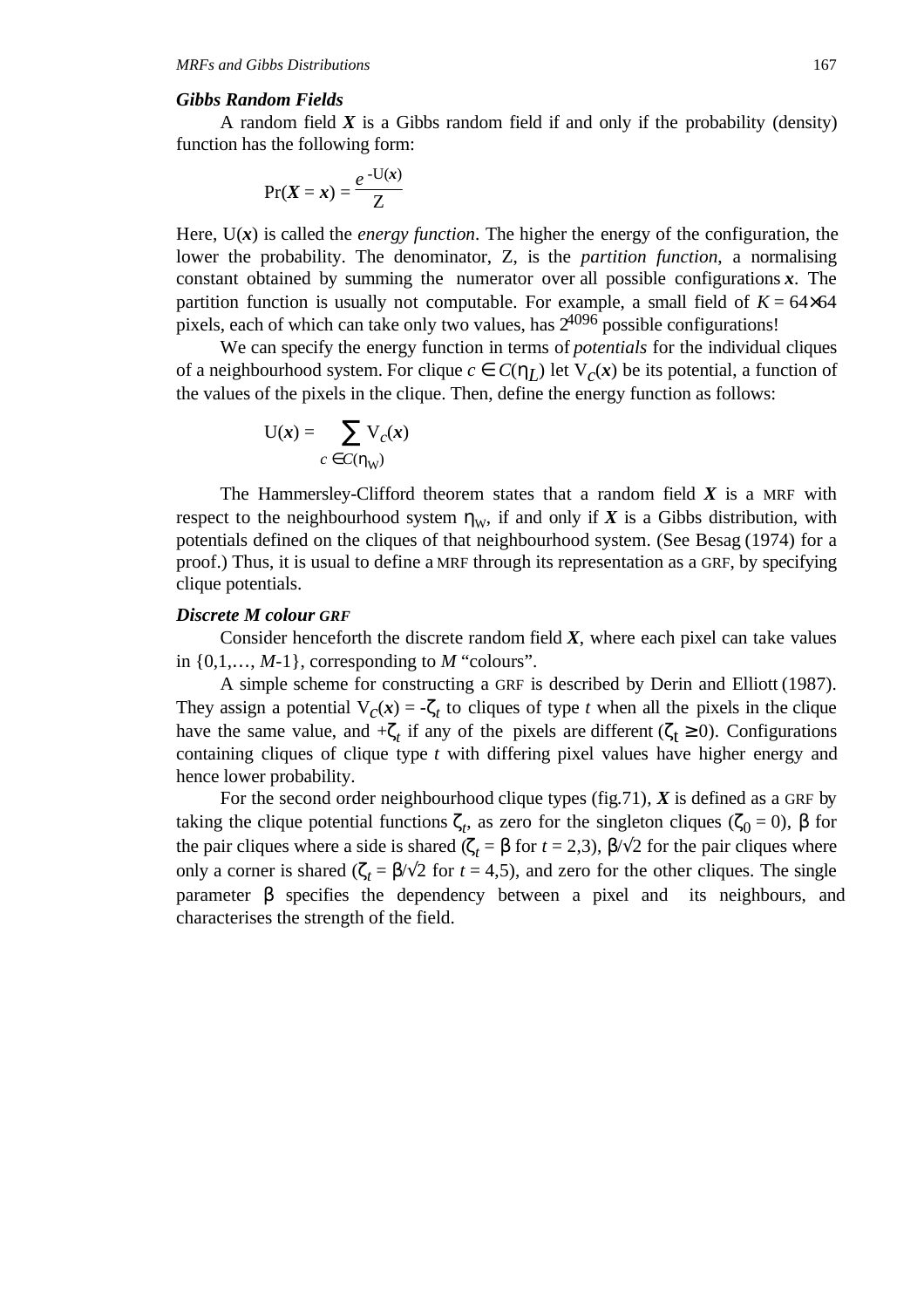For the discrete *M* colour GRF, we can deduce the local conditional probability structure in the usual way:

$$
Pr(X_k = x_k | X_i = x_i, i \in W \setminus \{k\}) = \frac{Pr(X = x)}{Pr(X_i = x_i, i \in W \setminus \{k\})}
$$

$$
= \frac{\exp\left(\sum_{c \in C(\eta_{\mathbf{W}})} V_c(\mathbf{x})\right)}{\sum_{\{x': x'_i = x_i, i \in \mathbf{W} \setminus \{k\}\}} \exp\left(\sum_{c \in C(\eta_{\mathbf{W}})} V_c(\mathbf{x}^{\prime})\right)}
$$

$$
= \frac{\exp\left(\sum_{\{c \in C(\eta_w): i \in c\}} V_c(x)\right)}{\sum_{\{x': x'_i = x_i, i \in W\}} \exp\left(\sum_{\{c \in C(\eta_w): i \in c\}} V_c(x')\right)}
$$
(66)

The denominator in each of the above expressions is the sum of the numerator for all possible labellings of  $x_k$  as one of  $\{0,1,\ldots,M-1\}$ , and as such is simply a normalising constant. The set  $\{x': x'_i = x_i, i \in W\{k\}\}\$ is simply the set of *M* configurations that are the same as  $x$ , save at pixel  $k$ , which takes all possible values  $0,1,..., M-1$ . Note that the sums of clique potentials in eqn.66 are only for those cliques containing pixel *k*. Thus, the conditional probability for the value at voxel *k*, given the values elsewhere, depends only on the values of the field at the neighbours of pixel *k*, the Markov property. The partition function does not appear, so computation is straightforward.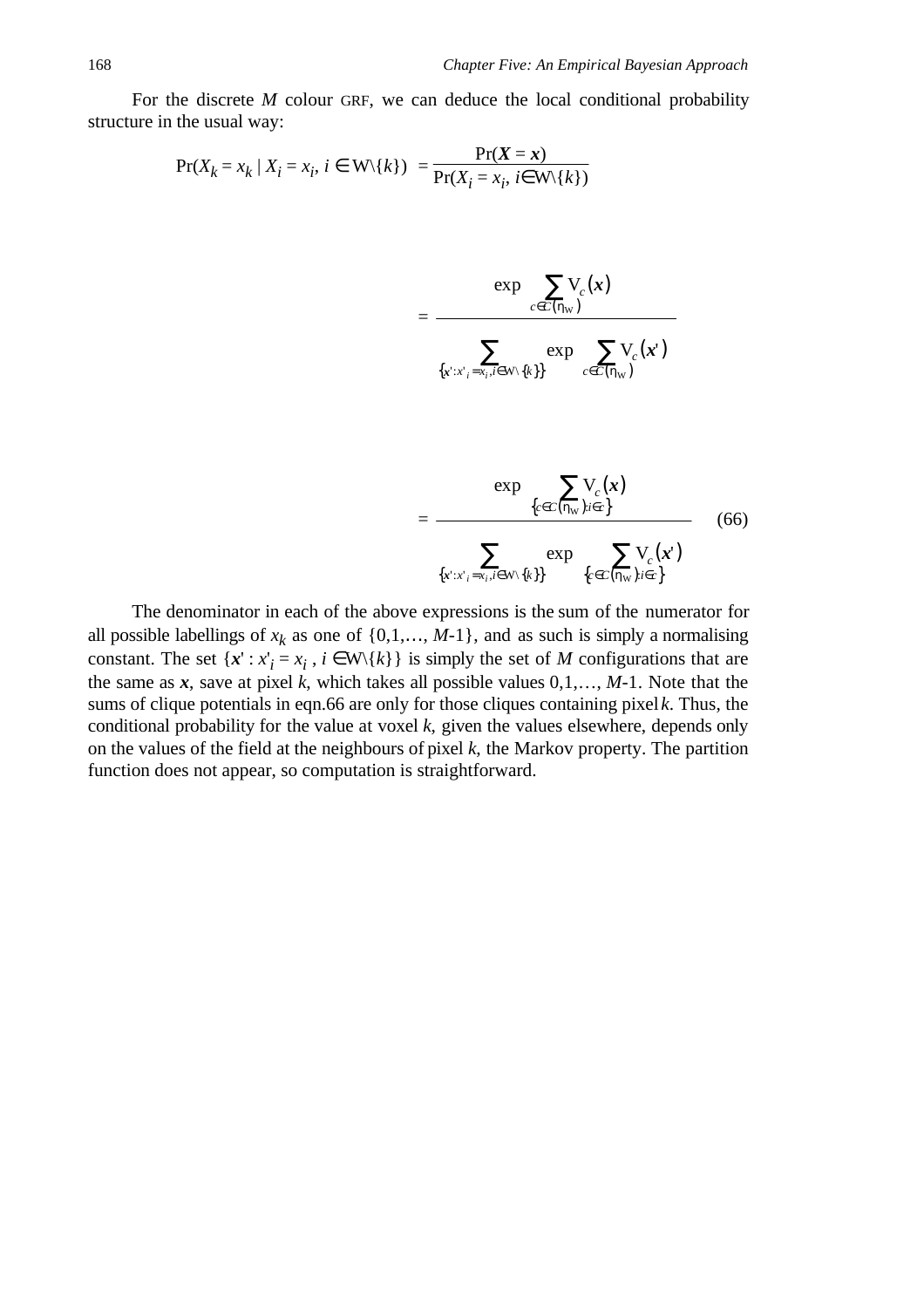## **5.3. Image Segmentation**

To illustrate the techniques which we shall use in our Bayesian test for a statistic image from PET, consider the following simple image segmentation problem.

## **5.3.1. Segmentation**

Consider a true image *R* consisting of only *M* known grey levels. Label the grey levels with unique colour labels from the set {0,1,…, *M*-1}, such that label *x* corresponds to a pixel grey value of  $g(x)$ . Call the labelling *X*. Suppose that we observe **R** with added Gaussian white noise of variance  $\sigma^2$ , and that from this noisy version, *Y*, we wish to estimate the original colour labelling *X*. The likelihood  $Pr(Y = y | X = x)$  of any particular labelling given the data is simply the product, over all pixels, of the univariate normal pixel likelihoods  $Pr(Y_k = y_k | X_k = x_k)$ :

$$
Pr(Y_k = y_k | X_k = x_k) = \frac{\exp\left(-\frac{(y_k - g(x_k))^2}{2\sigma^2}\right)}{\sqrt{2\pi\sigma^2}}
$$
(67)

#### *MRF Prior & posterior*

The maximum likelihood estimate  $\hat{x}$ , simply labels each pixel with the label of the grey level nearest to the observed value. Expressing prior beliefs  $Pr(X = x)$  about the expected contiguous nature of the colour labelling via a discrete MRF with parameter  $β$ , as defined above, we obtain the posterior distribution for the labelling *X*, given the data *Y*, by Bayes theorem as:

$$
Pr(X = x | Y = y) \sim Pr(Y = y | X = x) \times Pr(X = x)
$$

$$
\propto \exp\left(-\sum_{k\in\mathbb{W}}\left[\ln(\sigma) + \frac{\left(y_k - g(x_k)\right)^2}{2\sigma^2}\right] - U(x)\right) \tag{68}
$$

Assuming  $\sigma$  is known, the posterior (eqn.68) is also a GRF (and hence a MRF), since the contribution of the likelihood is an extra term in the energy function corresponding to potentials for the singleton cliques. The constant of proportionality is thus the posterior partition function.

## *MPM estimate*

A suitable estimate  $\tilde{x}$  of the colour labelling x is then the Maximum Posterior Marginal (MPM) estimate, which maximises the marginal posterior probabilities  $Pr(X_k = x_k | Y = y)$ . This therefore minimises the expected number of misclassified pixels under the posterior. A vague prior, with  $\beta=0$ , expresses no prior belief, and the MPM labelling is identical to the maximum likelihood estimate.

Unfortunately the marginal probabilities cannot be evaluated directly, because of the uncomputable posterior partition function. However realisations of GRFs can be generated using the Gibbs sampler, and from these realisations estimates of the marginal posterior probabilities obtained.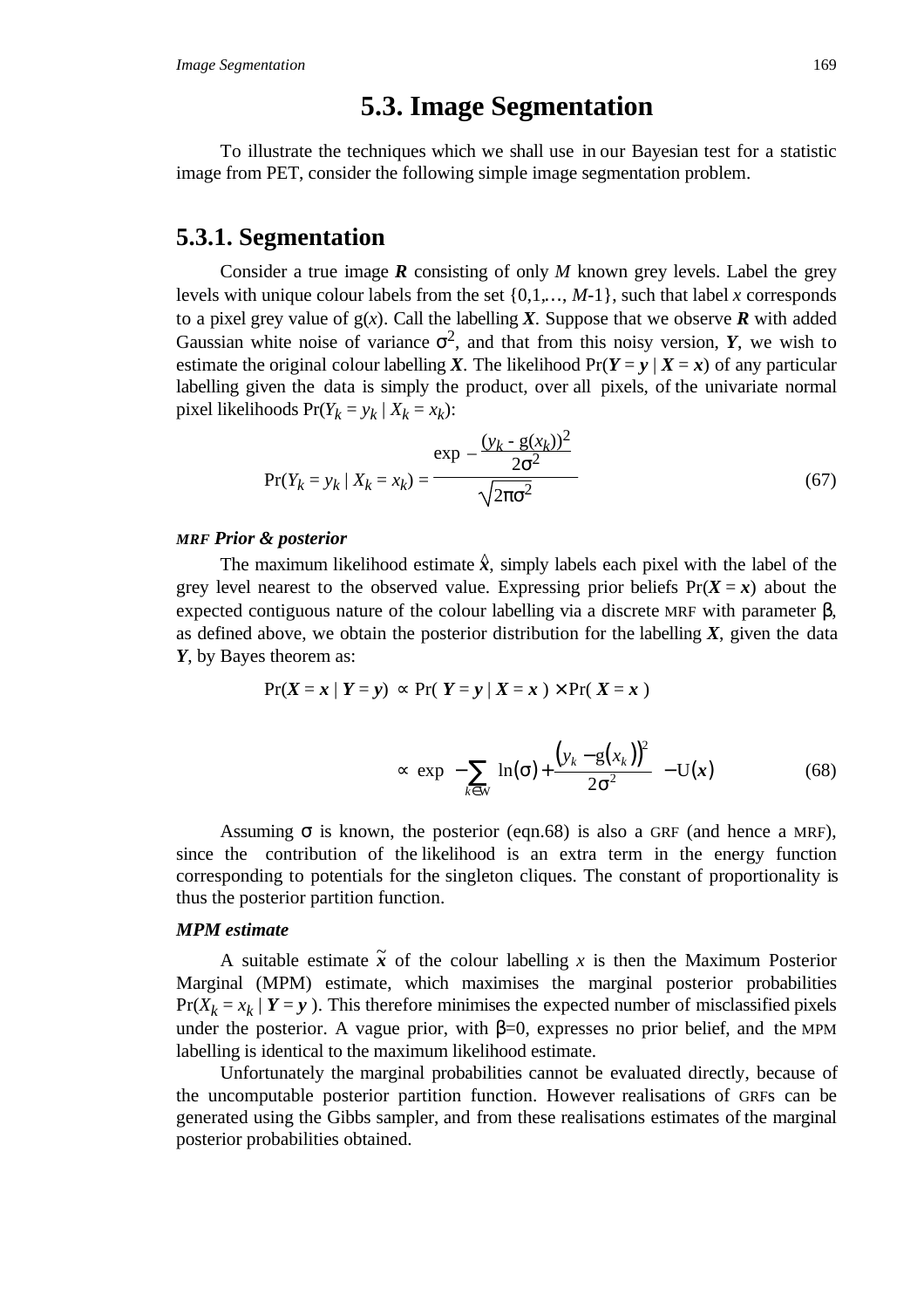## **5.3.2. The Gibbs sampler**

The Gibbs sampler has radically changed the face of Bayesian inference over the past few years, enabling complex posterior distributions to be dealt with easily. In the current context, a sequence of random fields  $\{X^0, X^1, \ldots, X^q, \ldots, X^q\}$  is generated from an arbitrary initial colour labelling  $X^0$ . Here, take the initial colour labelling as the Maximum Likelihood estimate,  $X^0 = \hat{x}$ . Each field in the sequence is generated from the previous one by visiting each pixel in turn, computing the local conditional posterior probabilities for each of the *M* colour labels (given the current labels of the neighbouring pixels and the data), and then choosing a new colour label for pixel *k* according to these probabilities. The sequence  $\{X^0, X^1, \ldots\}$  can be proved to be a Markov Chain, with equilibrium distribution  $Pr(X = x | Y = y)$ , the posterior distribution. Hence,  $Pr(X^q = x) \stackrel{q}{\Rightarrow} Pr(X = x | Y = y)$ . So, for large  $q_B$ ,  $X^q$  may be regarded as a realisation of the posterior distribution for any  $q \geq q_B$ . Frequently  $q_B$  is called the "burn in" period. See Smith & Roberts (1993) and Besag & Green (1993) for a rigorous discussion of the method.

The set  $S = \{X^{q_B}, X^{q_B+t}, X^{q_B+2t}, \ldots, X^{q_B+nt}\}\)$  can be regarded as an independent random sample of size *n* from the posterior distribution, provided the spacing *t* is chosen to overcome the serial correlation between successive labellings. The natural estimates of the marginal posterior probabilities of each colour label at pixel *k*,  $Pr(X_k = x_k | Y = y)$ , are the proportions of labellings in *S* with pixel *k* labelled that colour. Dependence between the elements of *S* does not bias these estimates, so *t* may be taken as 1.

## **5.3.3. Example**

Figure 72a depicts a grey scale scene, *r*, defined on a 64×64 pixellation of the surface of a torus, with 3 grey levels  $\{-2,0,+2\}$ . This scene is a realisation of a GRF X, with clique potentials characterised by  $\beta$ =0.4 in the scheme described above. (The colour labels are  $\{2,0,1\}$  respectively:  $g(0) = 0$ ;  $g(1) = +2$ ;  $g(2) = -2$ .) The realisation was generated by running 50 full sweeps of the Gibbs Sampler from an initial random colour labelling.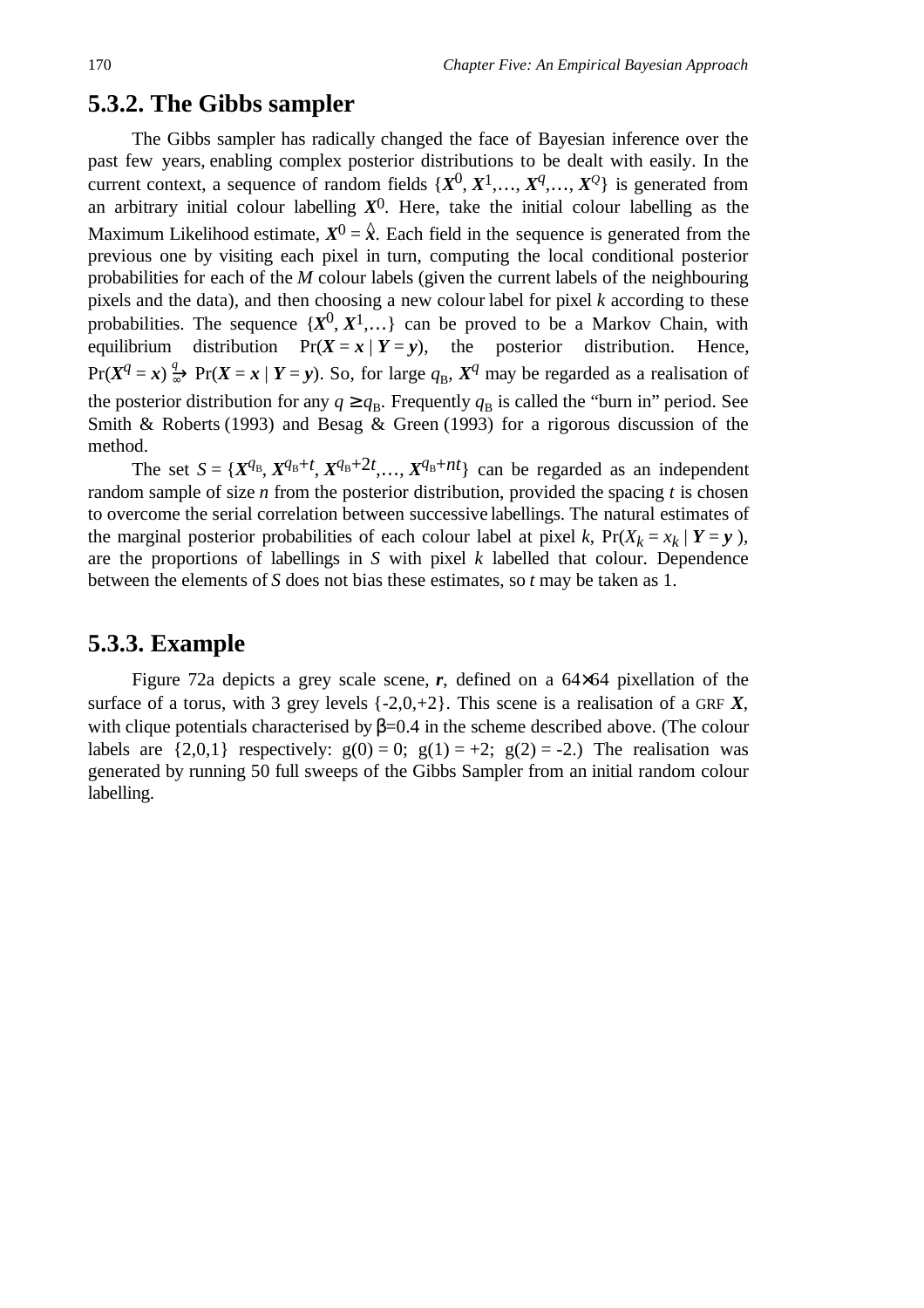#### *Image Segmentation* 171

Note that although the image is mainly coherent, isolated pixels are present. Regarding this image as our unobservable image *r*, we add standard Gaussian white noise to it to generate our observed image *y*, depicted in Figure 72b. From *y*, an estimate of *x,* and hence of *r* is required.





(a) Example grey level scene, *r*, a realisation of a three colour GRF with clique potential functions parameterised by  $\beta = 0.4$ . (b) The grey scale scene corrupted by the addition of Gaussian white noise of unit variance, to give an example observable image *y*.

The maximum likelihood labelling is depicted in fig.73, with the appropriate grey levels. This segmentation is rather noisy, and misclassifies 891 of the pixels (≈22%).



Figure 73 Maximum likelihood estimate of the true scene *r*, obtained from the corrupted scene *y*, given the grey levels corresponding to the three colour labels, and the variance of the Gaussian white noise process.

Including prior belief gives a vast improvement. Figure 74 depicts estimates of the MPM estimates  $\tilde{x}$ , for priors with strengths parameterised by  $\beta=0$ ,  $\beta=0.2$ ,  $\beta=0.4$  &  $\beta=0.6$ . The marginal posterior probabilities in each case were estimated using the Gibbs sampler as described above, with 20 iterations burn in and the 2000 subsequent iterations as sample. The case  $\beta=0$  gives a vague prior, where the posterior is proportional to the likelihood. The MPM estimate  $\tilde{x}$  in this case is therefore equivalent to the maximum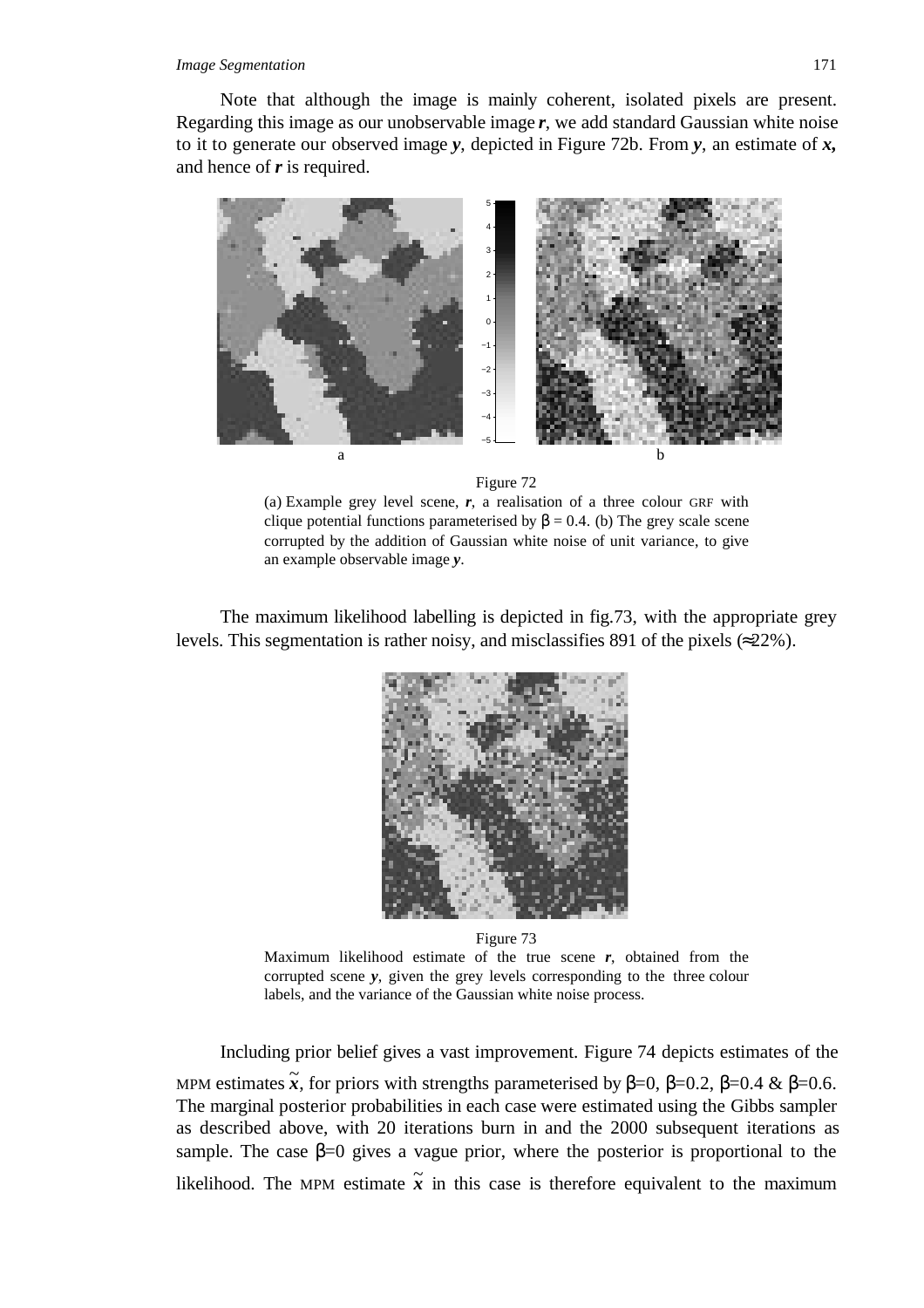likelihood estimate  $\hat{x}$ . The estimated MPM estimate for this vague prior (fig.74a) differs from the true ML at only 28 pixels ( $\approx 0.7\%$ ). This demonstrates the validity of the computer programs used. However, in this case of vague prior, successive realisations from the Gibbs sampler are independent realisations of the posterior, which is not the case for non-vague priors. Thus, the number of errors in estimation of  $\hat{x}$  is not indicative of the number of errors in estimating the MPM estimates for non-vague priors.

As can be seen, the incorporation of prior knowledge about the spatial coherence of the image affords considerable improvement over the maximum likelihood segmentation, although too strong a prior makes the segmentation "too smooth". The numbers of misclassified pixels are 235 (5.7%), 124 (3.0%) & 142 (3.5%).



Figure 74 Estimates of the Maximum Posterior Marginal estimates of the true scene *r*, for prior strengths of (a)  $\beta=0$ ; (b)  $\beta=0.2$ ; (c)  $\beta=0.4$ ; & (d)  $\beta=0.6$ .

The prior effectively acts as an intelligent filter of the colour labelling. Indeed, this Bayesian approach can be viewed in classical terms as a penalised likelihood method, the MRF providing a functional form of the "penalty" of labelling a pixel differently to its neighbours. It is this property that motivates the use of a MRF as a prior for testing statistic images.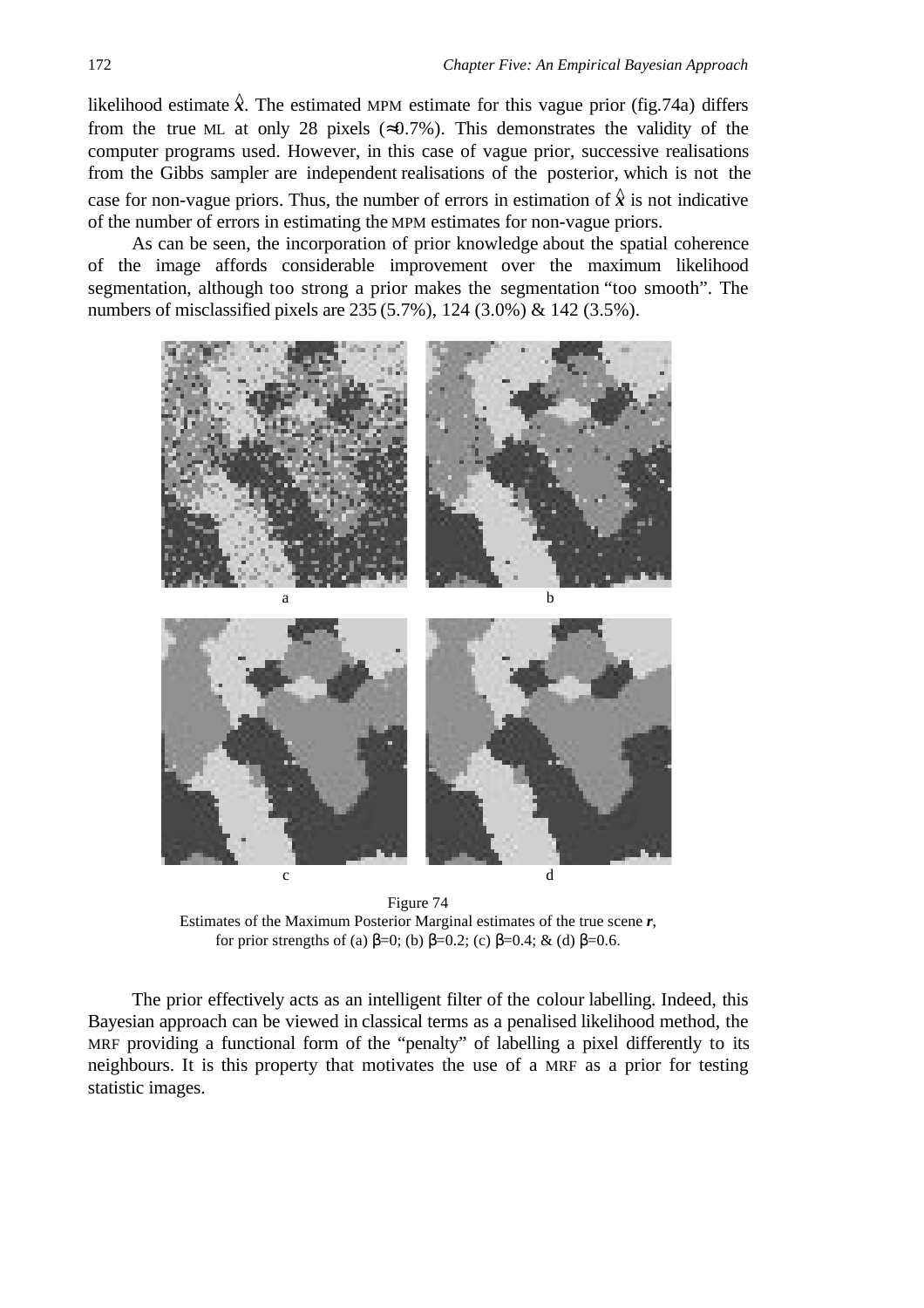## **5.4. A Bayesian Segmentation Test**

Consider a Gaussian statistic image *Y*,  $Y_k \sim N(\mu_k, 1)$ . The omnibus null hypothesis H<sub>W</sub>, is the intersection of the pixel hypotheses H<sub>k</sub>:µ<sub>*k*</sub> = 0, *k*∈W. The Bonferroni method for testing a Gaussian statistic image *Y*, tests each pixel individually, correcting for the number of comparisons using the Bonferroni inequality. For a two-sided test at level  $\alpha$ this results in a procedure where the statistic image is thresholded above at  $\Phi^{-1}(1-\alpha/(2K))$  and below at  $\Phi^{-1}(\alpha/(2K))$  (§3.2.1.). High pixels give significant evidence of an increase in the test statistic, indicating positive activation, and low pixels a significant decrease, indicating negative activation.

### *Segmentation formulation of Bonferroni test*

We can view the test as an image segmentation problem with three labels: "no activation", "positive activation" and "negative activation". The "no activation" label corresponds to a true statistic or "grey level" of zero, and we observe this with an added Gaussian error. The two alternative labellings do not correspond to any particular true statistic value, but if we assign artificial alternative true values  $2\Phi^{-1}(\alpha/(2N))$  and  $2\Phi^{-1}(1-\alpha/(2N))$  to "negative activation" and "positive activation" respectively, then a maximum likelihood segmentation of the statistic image will give the same labelling of the pixels as would the Bonferroni test.

Formulated as a segmentation problem thus, prior belief can be included. This leads to a *Bayesian segmentation "test"*, as a segmentation of the statistic image with the (artificial) grey levels for the labellings as given above. To evaluate this idea a simulation study was carried out.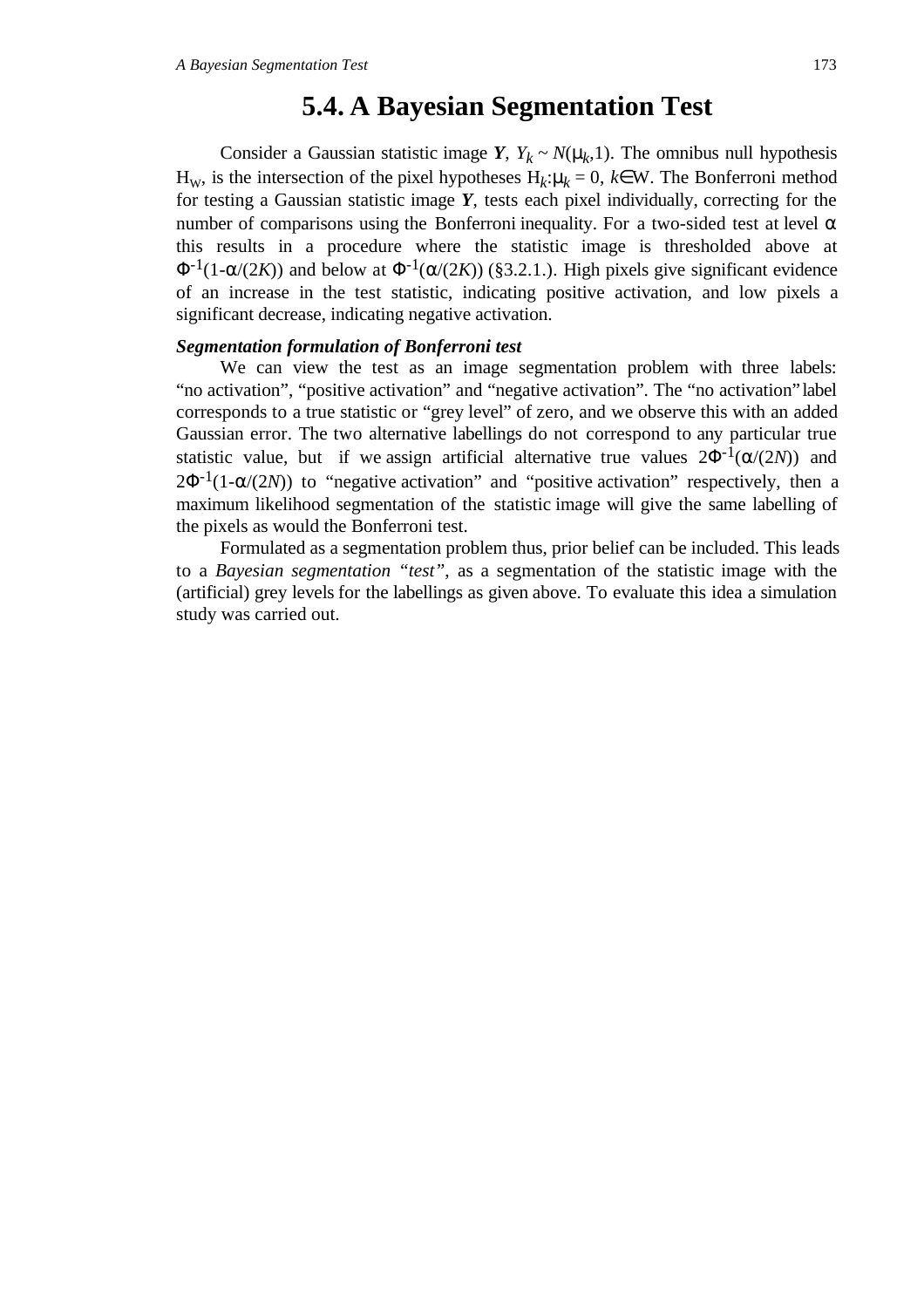## **5.5. Simulation Study**

## **5.5.1.Simulation methods**

## *Null statistic images*

Null statistic images were generated in exactly the same manner as the subject difference images of the Two-Stage simulation, described in §4.2.2. Briefly, Gaussian white noise fields were generated on a  $64\times64$  pixellation of the surface of a torus. These were smoothed with an isotropic Gaussian filter kernel of standard deviation 5/√(8ln(2)), corresponding to a FWHM of 5 pixels (10mm for 2mm square pixels). The filter kernel was implemented as a moving average filter, with weights computed by evaluating the kernel on a regular 17×17 array of points 1 unit (pixel) apart. The variance of the initial white noise process was chosen so that the null statistic image had pixel values with unit variance.

## *Signal*

Departures from the null hypothesis were simulated by adding a signal image to the simulated null statistic images. Two signal images were considered. The first was a zero image, used to examine the true level of the test. The second was the focal signal used in the Two-Stage simulation (§4.2.2.). This is a centrally located isotropic Gaussian kernel of standard deviation  $5/\sqrt{2\ln(2)}$ , corresponding to a centrally located Gaussian point response function with FWHM of 5 pixels, convolved with itself. The signal was scaled to have maximum height, or amplitude, of 4.5.

## *Tests*

The artificial segmentation formulation of the Bonferroni test using estimated posterior probabilities for prior strengths of  $\beta = 0, 1, 2, 3$ , was compared with the results of the actual Bonferroni test. For each combination of signal and prior strength the two tests were compared on separate sets of simulated statistic images. With vague prior the significance labelling from the two tests should be the same, however there will be sampling error due the estimation of the marginal posterior probabilities. A burn in period of 10 iterations of the Gibbs sampler was adopted, and the subsequent 1000 realisations used to estimate the marginal posterior probabilities. Clearly it is desirable to estimate these probabilities fairly accurately, especially those near 0.5 where the marginal posterior probabilities for two labellings are close. However, it is the properties of the resultant test that are of interest, rather than the niceties of Markov Chain Monte-Carlo, and small symmetrical errors shouldn't impair the qualities of the test.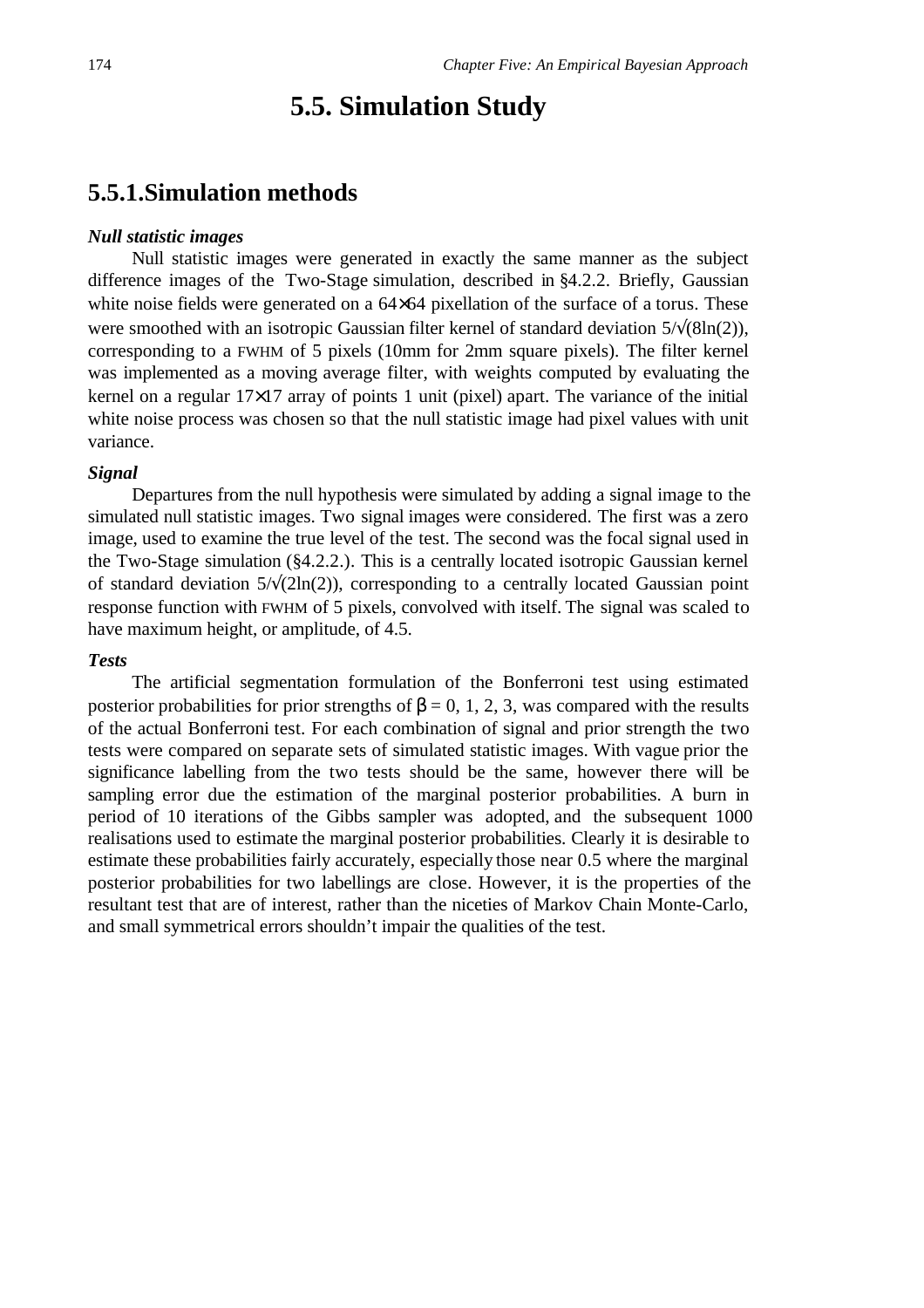## **5.5.2. Results**

#### *Zero signal*

The results of the simulation study for the pure noise test images are given below (table 75). The *p*-values given are for the null hypothesis that both tests have the same size, against a two sided alternative, computed using McNemars test. Both tests are ultra-conservative, the test images being very smooth. Although there is little evidence, it appears that, as the prior strength is increased, the Bayesian segmentation test becomes progressively more conservative than the Bonferroni test. A 95% confidence interval for the true size of the level  $\alpha = 0.05$  Bonferroni test is (0.0092, 0.0148), computed to 4dp using the normal approximation to the Binomial.

| $1 =$ "reject" $H_w$ |   | <b>Bonferroni</b> |                   |     |
|----------------------|---|-------------------|-------------------|-----|
| Zero signal          |   |                   |                   |     |
| MPM $\beta=0.0$      | 0 | 984               | $\mathbf{\Omega}$ | 984 |
| $p=1$                |   |                   | 15                | 16  |
| MPM $\beta=0.1$      | 0 | 986               | 3                 | 989 |
| $p=0.25$             |   |                   | 11                | 11  |
| MPM $\beta=0.2$      | 0 | 988               | 9                 | 997 |
| $p \approx 0.0039$   | 1 |                   | 3                 | 3   |
| MPM $\beta=0.3$      |   | 993               | 6                 | 999 |
| $p \approx 0.0312$   | 1 |                   |                   |     |
| Bonferroni           |   | 3952              | 48                |     |
|                      |   |                   |                   |     |

Table 75 Summary of simulation results for zero signal

## *Focal signal*

The results of the simulation for the centrally located focal signal, scaled to have a maxima of 4.5, are given in table 76. Increasing the strength of the prior makes the Bayesian MPM test less powerful than the Bonferroni method.

| $1 =$ "reject" $H_w$          |   | <b>Bonferroni</b> |      |     |
|-------------------------------|---|-------------------|------|-----|
| Focal signal                  |   |                   |      |     |
| MPM $\beta=0.0$               | 0 | 172               | 2    | 174 |
| $p=1$                         |   |                   | 325  | 326 |
| MPM $\beta=0.1$               | 0 | 173               | 31   | 204 |
| $p \approx 9 \times 10^{-10}$ | 1 | 0                 | 296  | 296 |
| MPM $\beta=0.2$               | 0 | 190               | 57   | 247 |
| $p \approx 1 \times 10^{-17}$ |   | $\mathbf{0}$      | 253  | 253 |
| MPM $\beta=0.3$               | 0 | 182               | 81   | 263 |
| $p \approx 8 \times 10^{-25}$ |   | 0                 | 237  | 237 |
| <b>Bonferroni</b>             |   | 718               | 1282 |     |

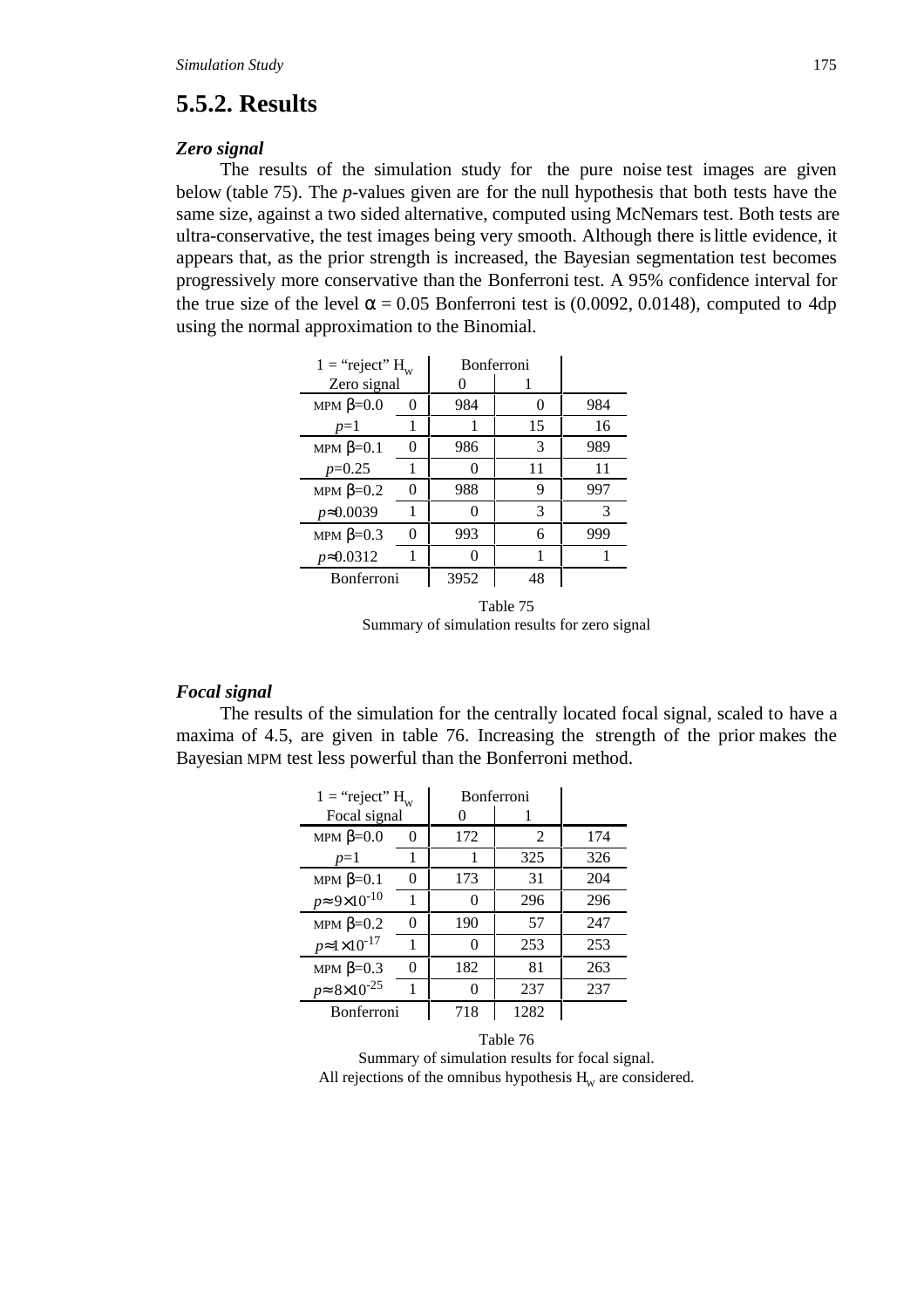## **5.6. PET Example**

Figure 77 shows the AC-PC plane of the *t*-statistic image for the "V5" study subject difference images, after transformation to have a standard Gaussian distribution under the null hypotheses. The paired *t*-statistic was constructed as described in §2.3.1., and was depicted previously in §2.6.1. This *t*-statistic image was Gaussianised by replacing each pixel *t* value with the standard Normal ordinate with the same extremum probability. (Recall the discussion of "transform functions" of §3.3.3., and see appendix E for computational details.)

Let this two dimensional image be *y*. The AC-PC plane is discretised into  $K = 65 \times 87$ square pixels of side 2mm. For consistency with the previous experiments in this chapter, periodic boundary conditions were assumed: The rectangular image space was considered as the unfolded surface of a torus. The top and bottom, and left and right of the image space are taken to abut, respectively. The set W was taken to be the set of (indices of) all *K* voxels, rather than the subset corresponding to the intracerebral area as in other chapters. The voxel hypotheses  $H_k: \mu_k = 0$ , were tested against two-sided alternatives, where the pixel values  $y_k$  are assumed to be drawn from a Gaussian distribution with mean  $\mu_k$  and unit variance.



Mesh plot of "Gaussianised" *t*-statistic for the "V5" study, computed using the proportional scaling approach and paired *t*-statistic, described in §2.3.1. The X and Y axes are graduated in millimetres, according to the Talairach system. The AC-PC plane is shown.

### *Bonferroni assessment*

A two-sided Bonferroni assessment of the AC-PC plane of the Gaussianised *t*-statistic image, correcting for the number of pixels in the plane, leads to the rejection of  $H_k$  at 140 pixels ( $\approx$ 2.5%), shown in figure 78. The small regions of negative activation were considered to be artefacts. More primary (or secondary) smoothing would have removed these artefacts, but would also have smoothed out the signal.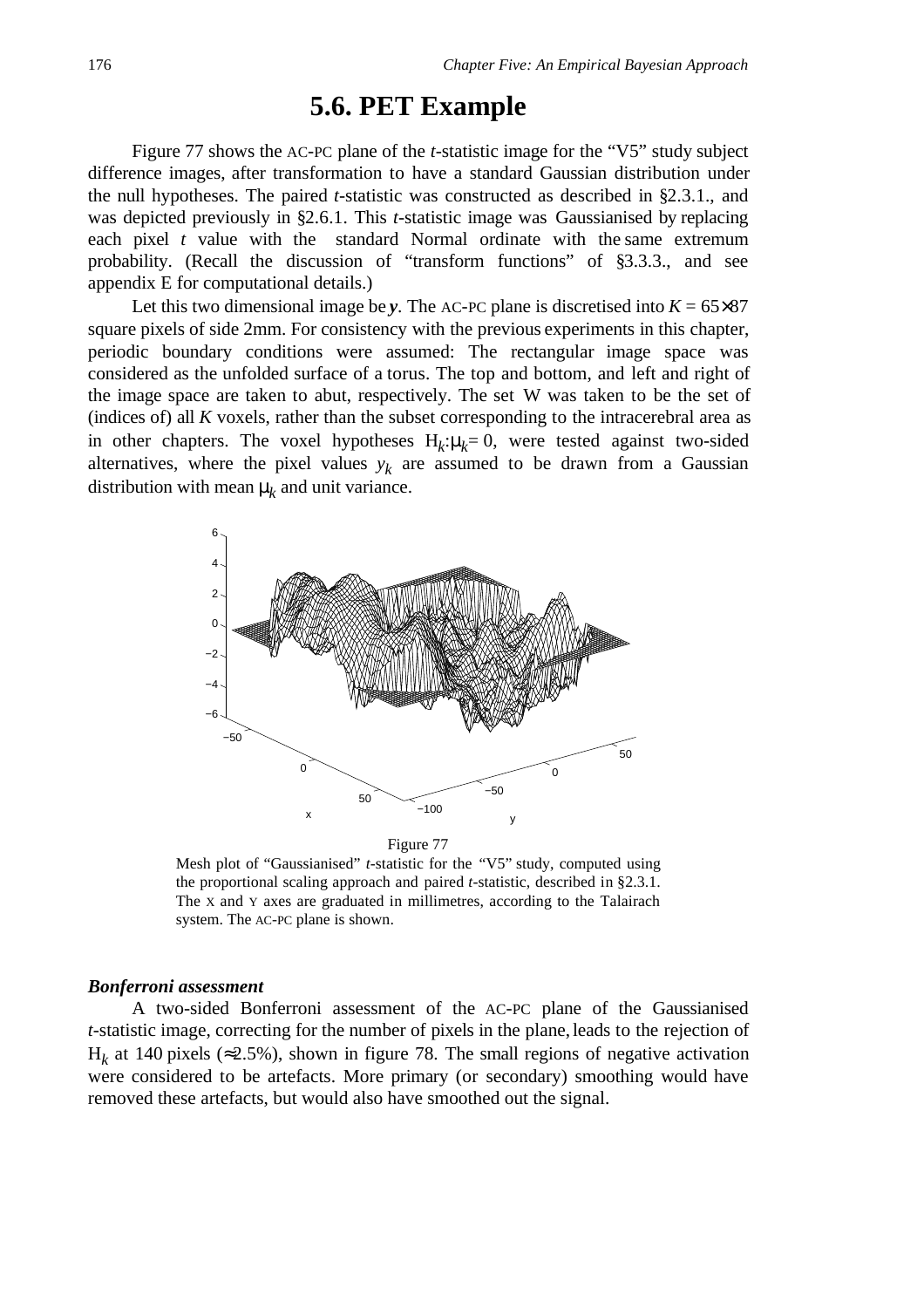

Figure 78

(a) Image of AC-PC plane of Gaussianised *t*-statistic for the "V5" study, shown as a mesh plot in fig.77. (b) Results of Bonferroni assessment of this plane, correcting for the number of pixels in the plane. Pixels with values in the upper tail of the null distribution are shown painted grey, those in the lower tail black. The outline of the intracerebral area is shown for orientation.

#### *Bayesian MPM segmentation "test"*

The Gaussianised *t*-statistic, *y*, was assessed using the Bayesian MPM segmentation test, with prior strengths parameterised by  $\beta = 0.1, 0.2, \& 0.3$ . The artificial alternative grey values for the "positive activation" and "negative activation" labels were set at  $\pm 2\Phi^{-1}(1-\alpha/2K)$ , for level  $\alpha = 0.05$ . Once again, the posterior probabilities were estimated from 1000 successive realisations from the Gibbs sampler, after a burn in of 10 iterations. The results are shown in figure 79. As can be seen, the smaller regions are successively eliminated as the prior strength is increased, and the shape of the large activated area is rounded off.



Figure 79

Results of Bayesian MPM segmentation assessments of the AC-PC plane of the Gaussianised "V5" study *t*-statistic. The priors used are parameterised by (a)  $\beta$ =0.0 (vague prior), (b)  $\beta$ =0.1, (c)  $\beta$ =0.2, & (d)  $\beta$ =0.4. Pixels labelled "positively activated" are shown grey, those labelled "negatively activated" as black. The outline of the intracerebral area is shown for orientation. The large region of positive activation corresponds to the primary visual cortex.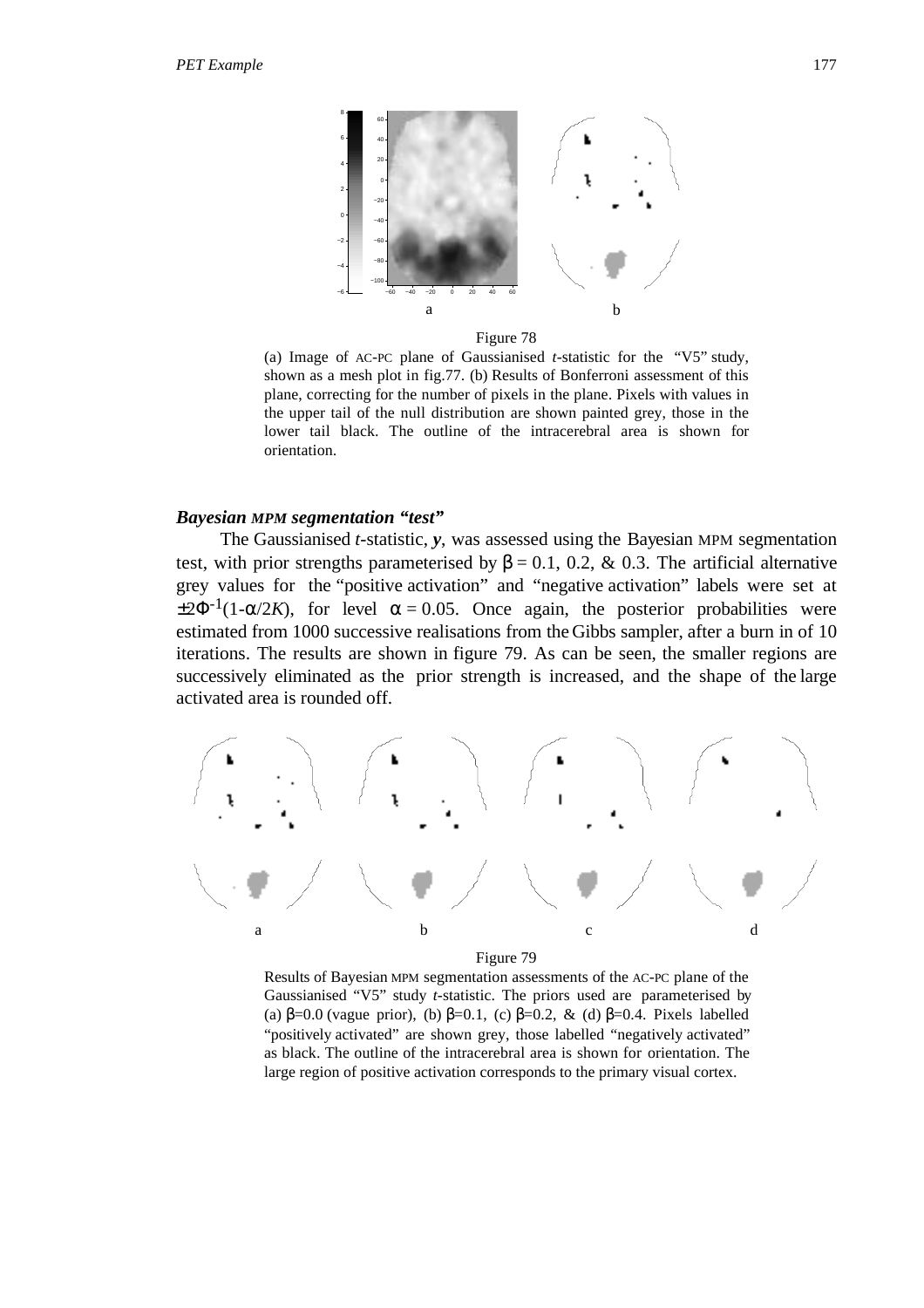## **5.7. Conclusions**

In this chapter an attempt has been made to include prior belief regarding the contiguous nature of activated pixels, into the testing procedure. This prior belief was expressed through a discrete MRF, motivated by the usefulness of this model in digital image processing.

### *Summary of the approach*

The exact method proposed is based on the simple segmentation problem, where a grey scale scene is sought from an observation corrupted by added Gaussian white noise. This Bayesian segmentation requires knowledge of the true grey levels, and the variance of the white noise process.

For a standard Gaussian statistic image, we wish to label each pixel (voxel) as "not activated", "negatively activated" or "positively activated". Simple threshold tests, the simplest of which is the Bonferroni, achieve this by thresholding the statistic image above and below, and labelling suprathreshold pixels (voxels) accordingly. Assigning "artificial" grey levels to the activated labels that are twice the appropriate threshold, so that the likelihoods of the labellings cross at the thresholds, results in a ML segmentation that duplicates the results of the test. The Bayesian MPM segmentation test proposed here simply seeks to include a prior into this segmentation.

Although specific statistic values are specified for pixels labelled as "positively activated" and "negatively activated", the alternative hypothesis is still composite, since very extreme values will still be nearest to the grey level for the appropriate labelling.

## *Extensions*

As presented here, the thresholds for a two-sided Bonferroni test have been used to set the thresholds. Clearly thresholds from any valid test could be used. Extension of the approach to three dimensions is trivial, as is modification for a one sided test.

## *Conservativeness*

The Bonferroni method is conservative for testing multiple hypotheses that are dependent. The addition of prior beliefs to the Bonferroni method via the Bayesian MPM segmentation test formulated above, results in a less powerful test. As mentioned above, a Bayesian MPM segmentation test could be constructed using thresholds for any valid voxel-by-voxel test employing a fixed threshold. However, as demonstrated for the Bonferroni approach, the Bayesian MPM segmentation test is less powerful than the thresholding test on which it is based.

The inclusion of prior belief via a MRF biases the labelling of each pixel towards that of the majority of its neighbours. Regions of activation are convex, so pixels on the boundary of this region will have less activated neighbouring pixels than activated ones. Thus, the inclusion of prior belief will weaken their significance, reducing the size of the activated region. However, the resulting labellings are more contiguous, as illustrated in the PET example.

#### *Tuning*

To overcome this conservativeness, the Bayesian MPM segmentation test could be "tuned", by setting the artificial statistic levels for the "activated" labellings closer to zero so that a test with size approximately equal to the desired level was obtained.

For instance, a Bayesian MPM test based on a simple pixel threshold of  $\Phi^{-1}(1-\alpha/2)$ , with  $\alpha$ '=0.0001, gives 31 rejections of the omnibus null hypothesis over 500 zero signal simulations at prior strength  $\beta = 0.2$ . An approximate 95% CI for the size of the test is therefore (0.0409,0.0831), which includes 0.05.